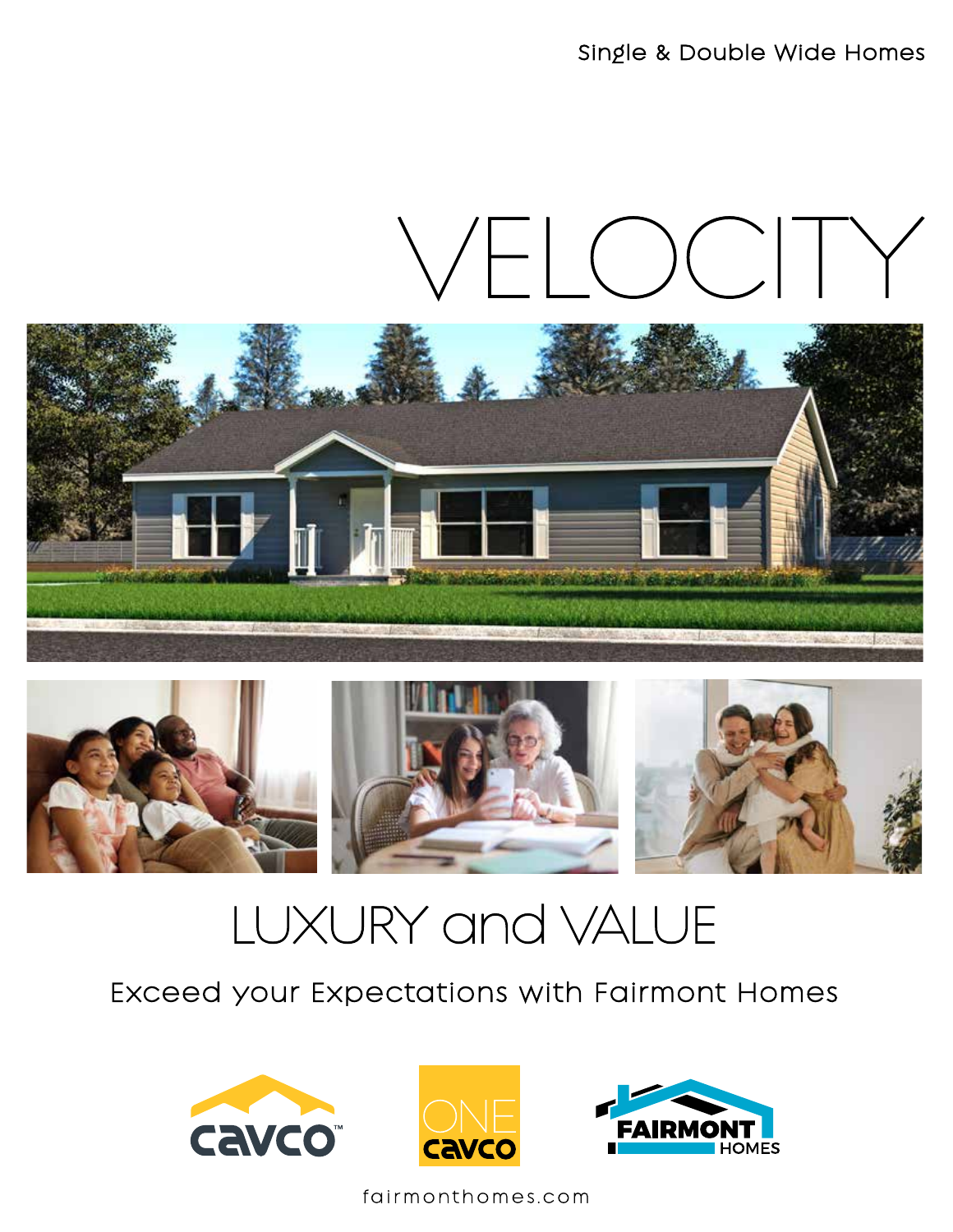### WIDES

DOVER 188504 • 3 Br • 2 Bath • 1,012 Sq Ft





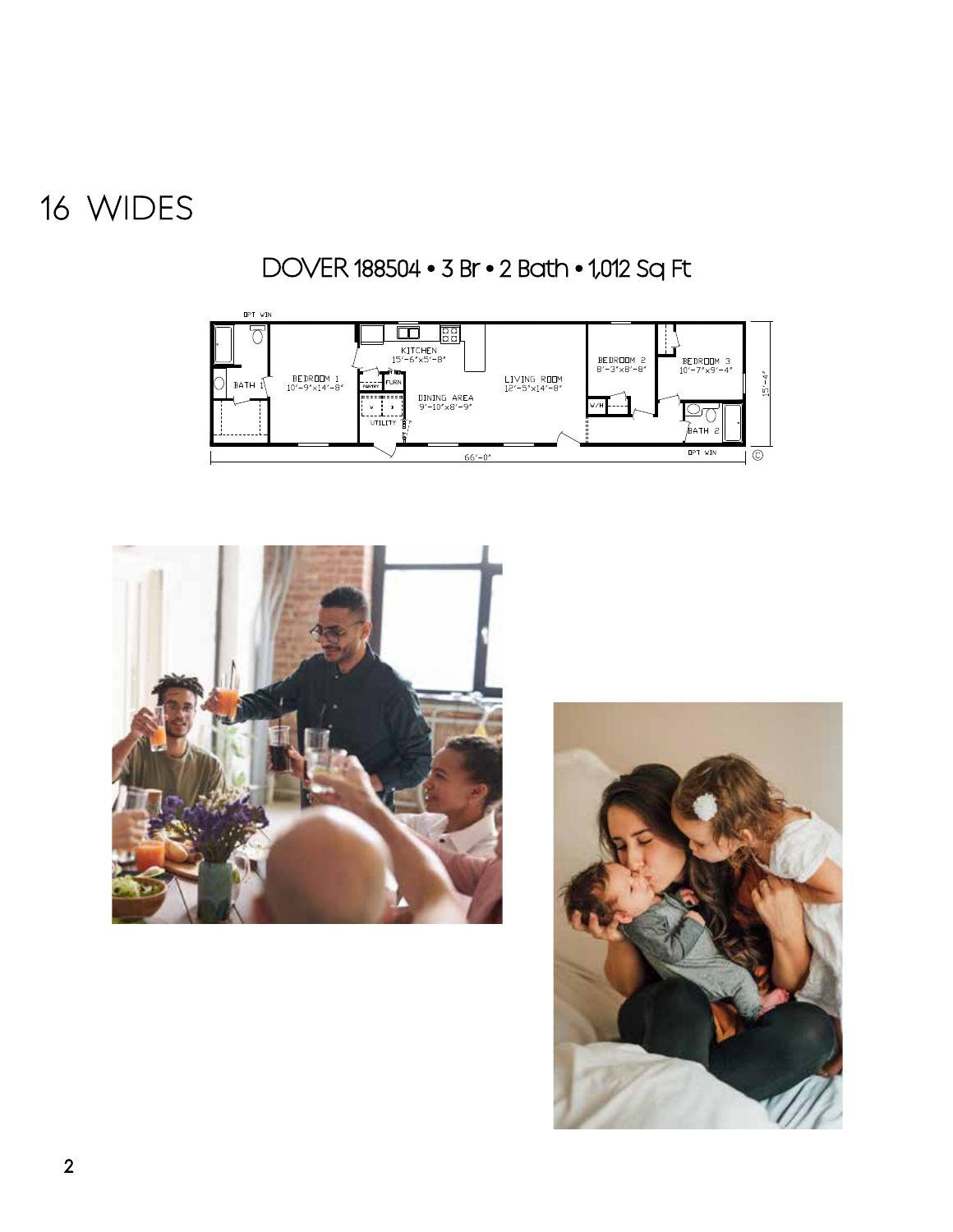## WIDES 16

### ELDORA 188500 • 3 Br • 2 Bath • 1,104 Sq Ft





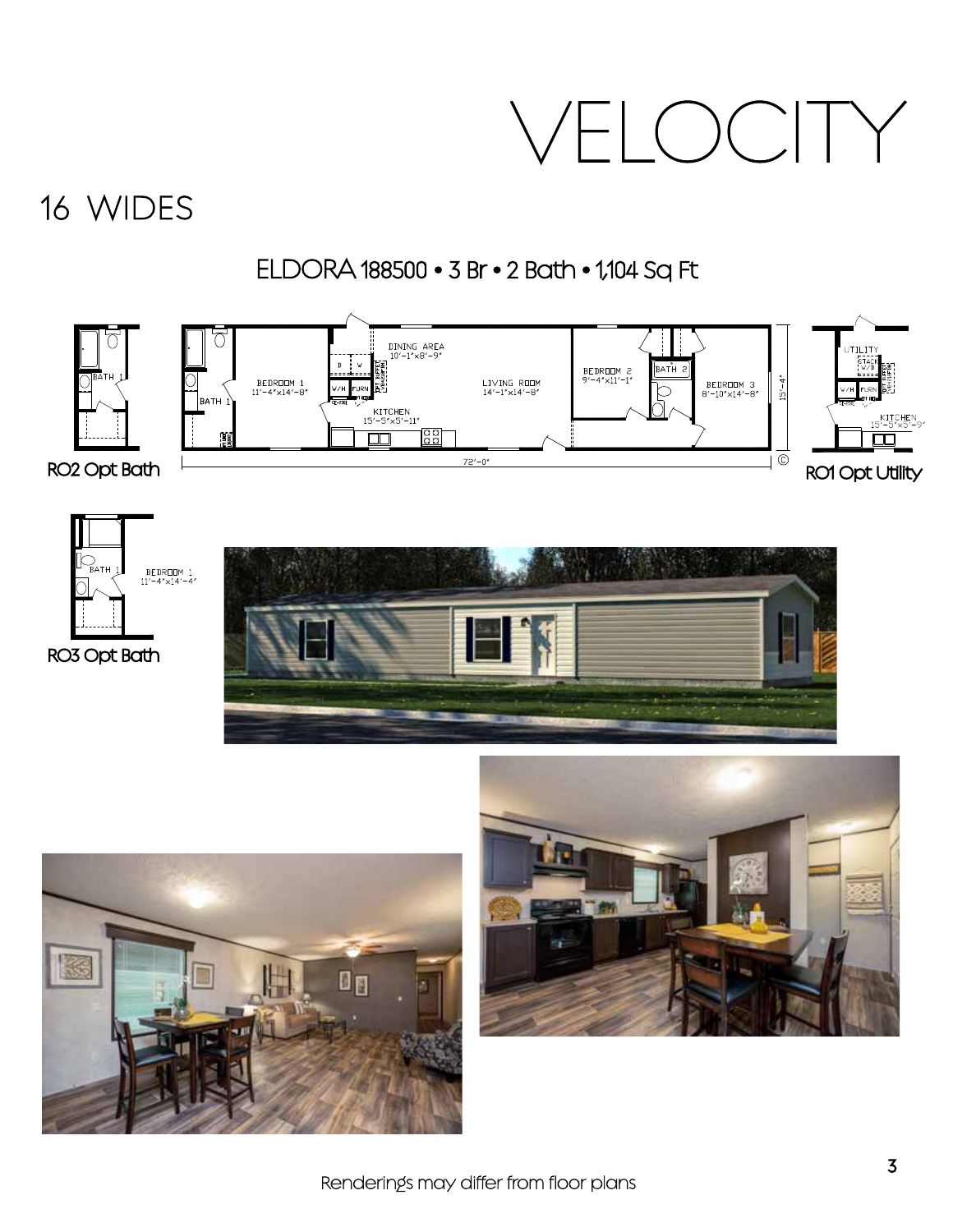## WIDES

HOMESTEAD 188502 • 3 Br • 2 Bath • 1,165 Sq Ft



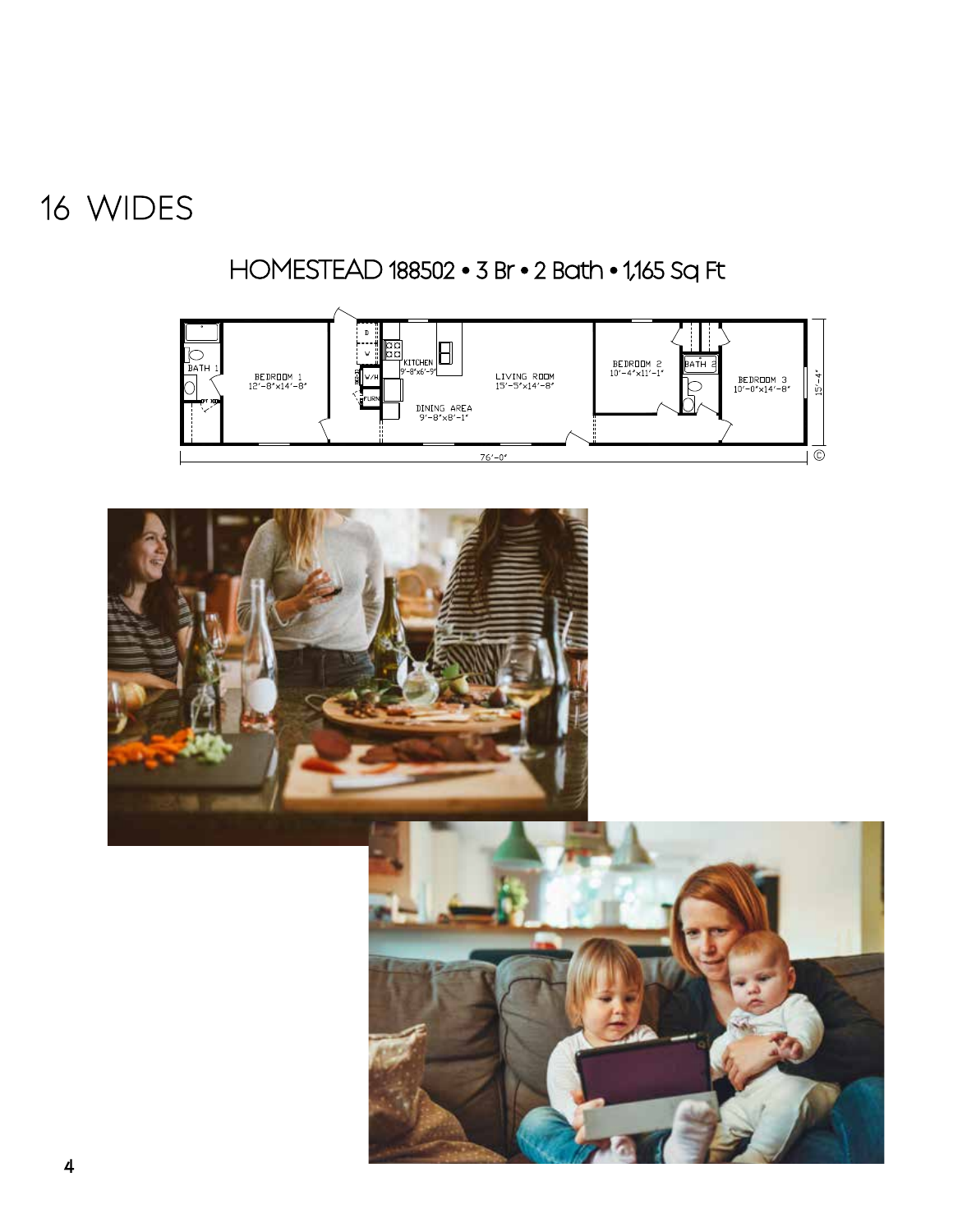## 28 WIDES

### POCONO 188001 • 3 Br • 2 Bath • 1,350 Sq Ft



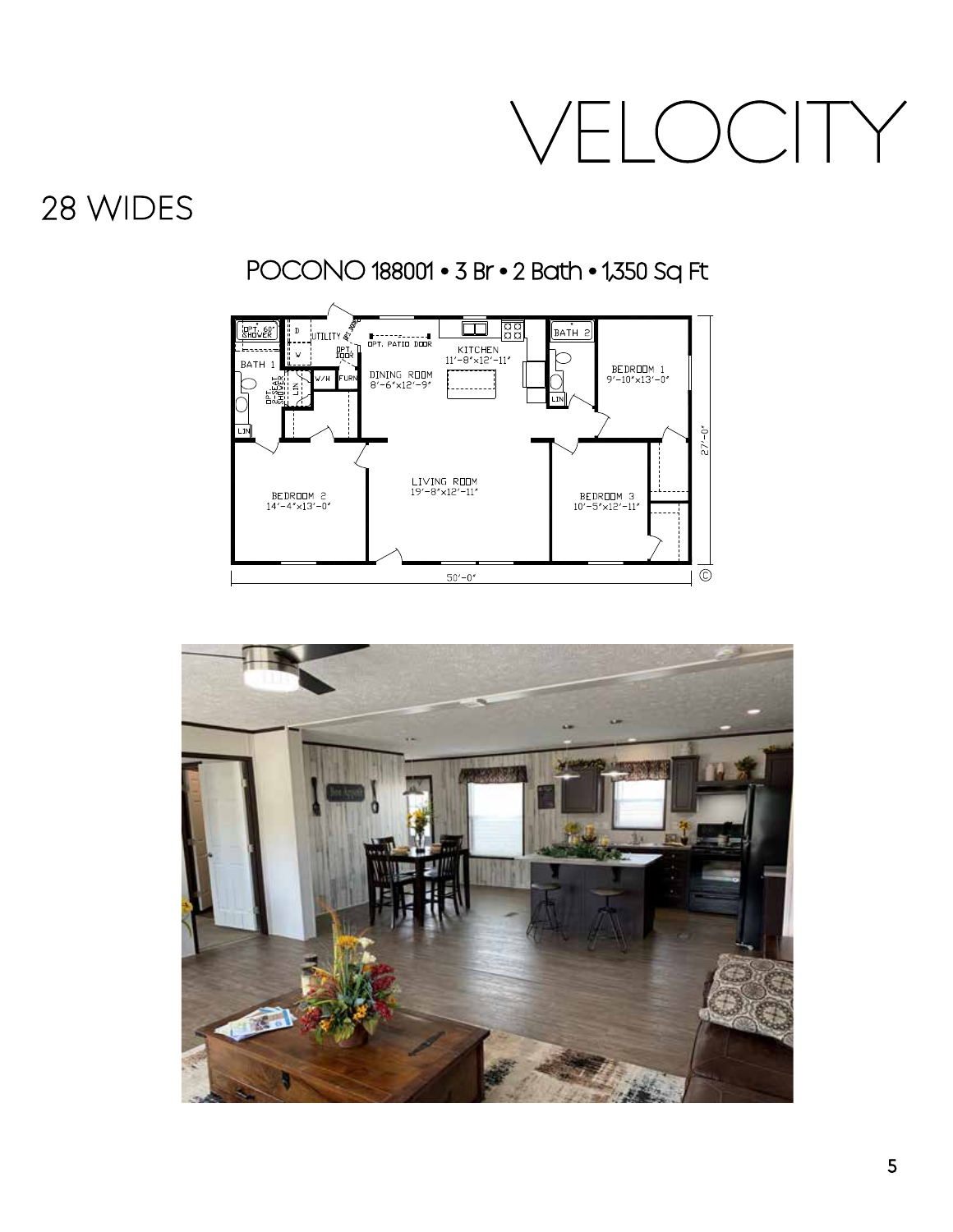## 28 WIDES

#### DAYTONA 188000 • 3 Br • 2 Bath • 1,404 Sq Ft

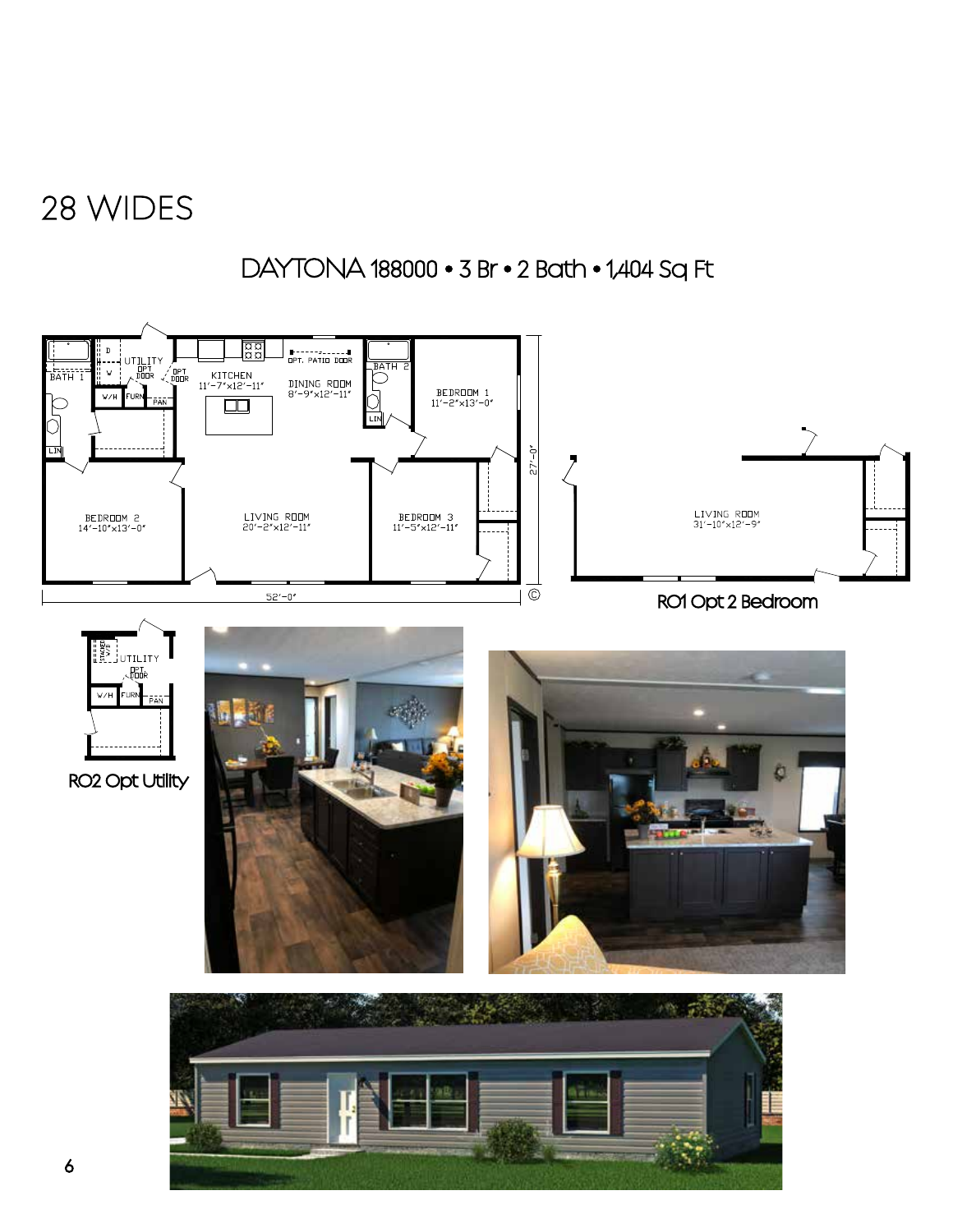## 28 WIDES